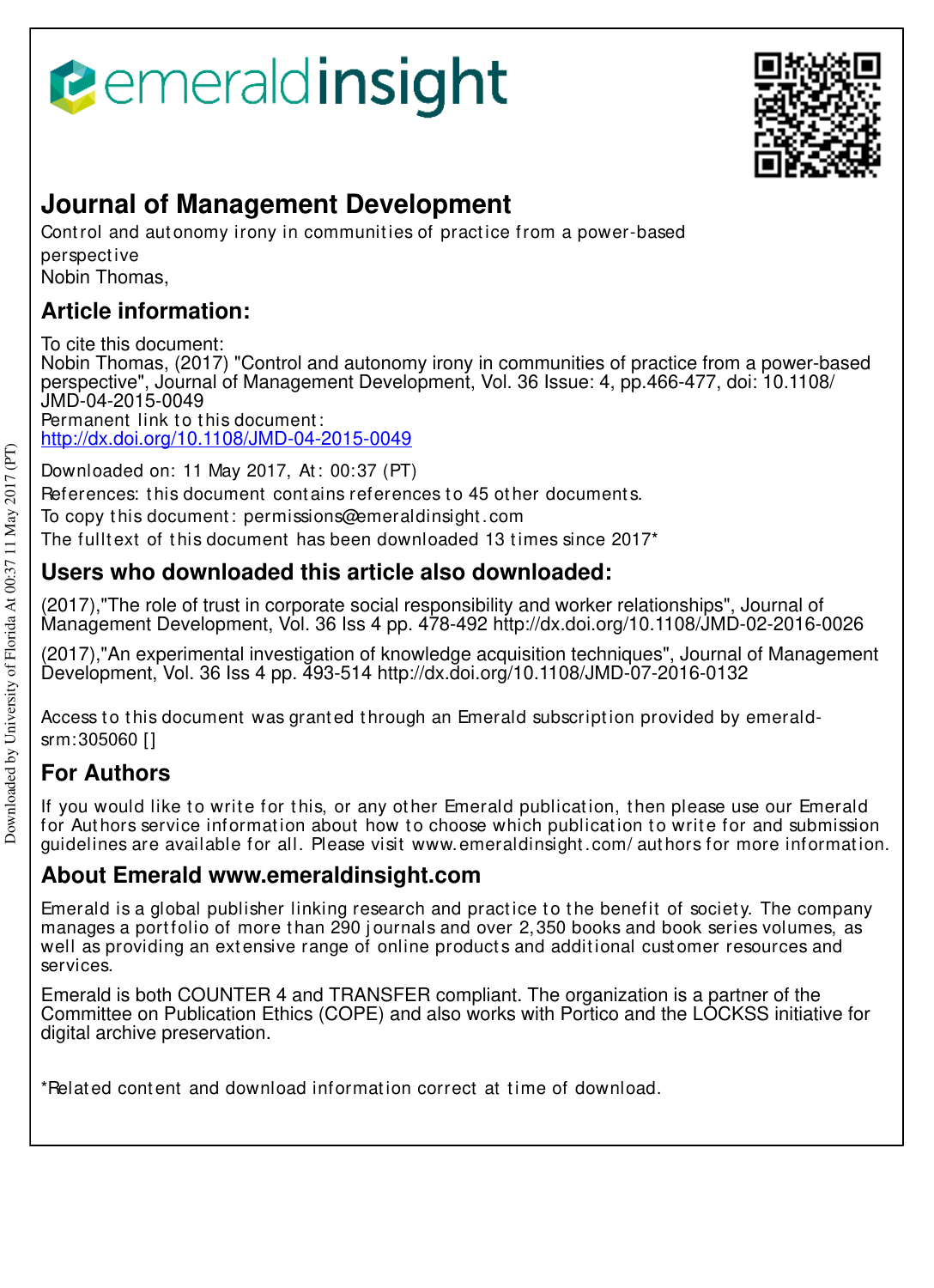JMD 36,4

#### 466

Received 8 April 2015 Revised 10 September 2015 10 June 2016 Accepted 24 October 2016

# Control and autonomy irony in communities of practice from a power-based perspective

Nobin Thomas

*Department of OB and HRM, Indian Institute of Management, Indore, India*

#### Abstract

Purpose – The extant literature provides evidence that control measures employed in communities of practice (CoPs) have undergone significant changes with the evolution of the concept. When it started as a self-organized group, its members had the freedom to pursue their own interests. Now, CoPs are moving closer toward bureaucratic form of control. The purpose of this paper is to discuss that although it might still be difficult to locate the power base in a CoP, undercurrents suggest that they have a strong affinity for managements' interests.

Design/methodology/approach – This approach taken in this paper is to present a historical background, contrast characteristics of present CoPs with its earlier versions and develop propositions highlighting a power-based perspective on leadership, sponsorship and objectives for CoPs within an existing organization. Findings – The authors have found that power in a CoP has undergone tremendous changes from the time when it was introduced by Lave and Wenger (1991). When it started as a self-organized group, control exerted was null and void, as the members were given freedom to pursue their interests. The paper shows that CoPs can be formed intentionally, which is quite contrary to the common belief that they emerge naturally. Now, CoPs are moving closer toward bureaucratic form of control with the setting up of governance committees. This has serious repercussions for their autonomy, as envisaged by the early proponents of CoP, who believed that closely knit informal groups would enhance situational learning.

Originality/value – There is a general feeling that the word "autonomy" is a misnomer for CoP today. The power that once rested with the CoP group has been taken over by management in the form of sponsorship, goal congruency, etc. What appears as powerful in a CoP today is the sponsor and the CoP has ceased to exist as they used to be. This paper makes it clear that a CoP approach can provide value to the modern organization. However, if the issues discussed herein with regard to organizational power are not appropriately accounted for, CoP may fall short of expectations.

Keywords Knowledge transfer, Workplace learning, Organizational learning, Learning methods,

Learning structures

Paper type Conceptual paper

In post-capitalism, power comes from transmitting information to make it productive, not from hiding it Drucker (1995).

#### Introduction

Communities of Practice (CoPs) has emerged as one of the most influential topics in social sciences during recent years and is informing current debates on managerial control of organizational knowledge (Hughes *et al.*, 2013). CoP in simple terms mean giving people who have similar interests some time, space, attention and resources to collectively solve problems in their workplace. Studies have shown that as organizations grow in size, geographical scope, and complexity, existence of CoP can improve organizational performance (Lesser and Storck, 2001). Organizations are increasingly making use of CoPs as a way of leveraging the dispersed knowledge and expertise of their employees (Cordery *et al.*, 2014). But, in this knowledge era, especially to meet the accelerated rate of change, there is wide consensus that organizations need to learn to leverage CoP for increasing their capabilities with greater speed and use them with greater agility (Saint-Onge and Wallace, 2012). Journal of Management

> This is a revised version of a paper originally presented at the 3rd Biennial Indian Academy of Management Conference, held at IIM Ahmedabad from December 12, 2013 to December 14, 2013.



Development Vol. 36 No. 4, 2017 pp. 466-477 © Emerald Publishing Limited 0262-1711 DOI 10.1108/JMD-04-2015-0049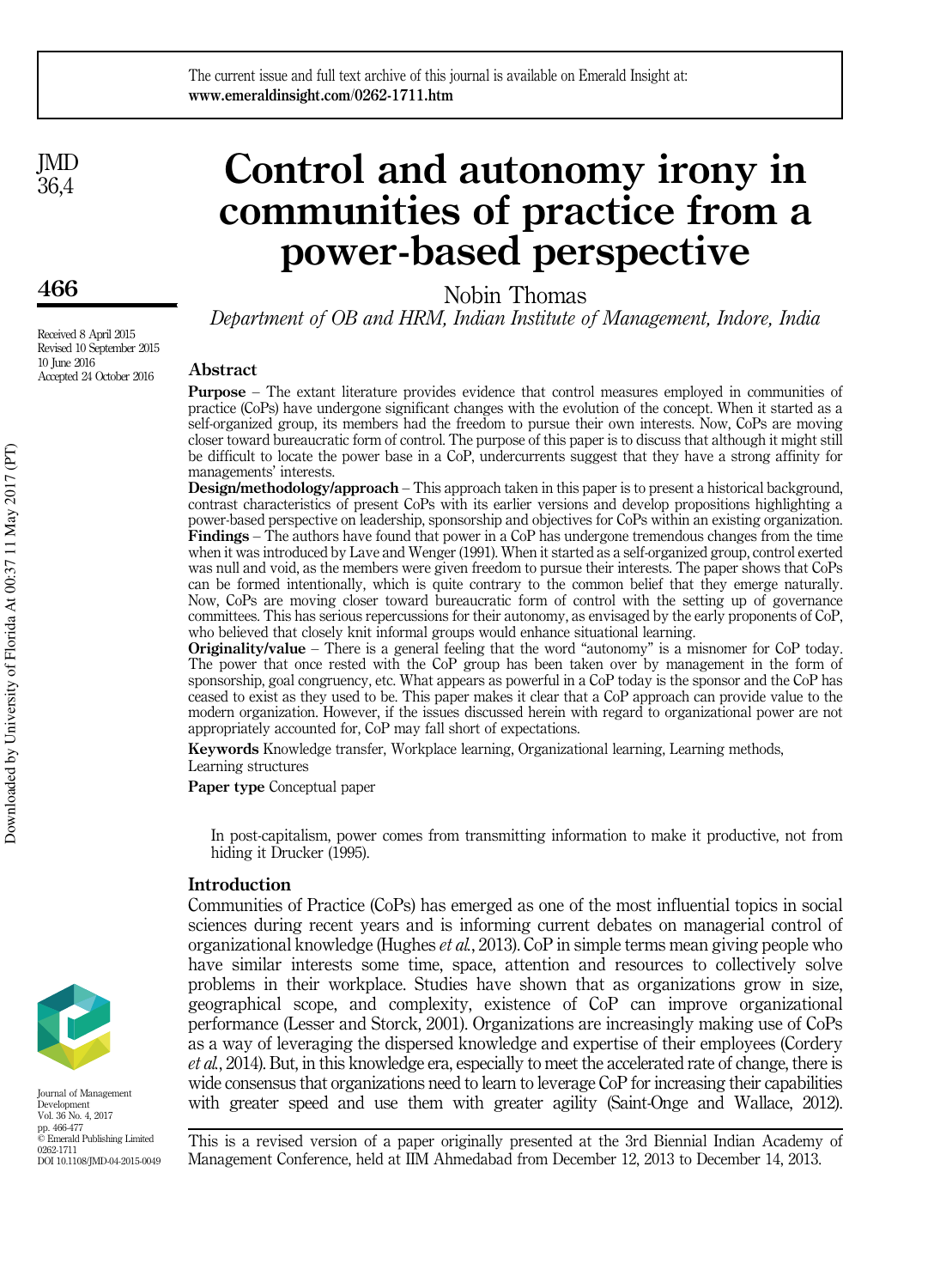The key thesis that follows is that organizations need to provide more than casual support in maximizing the value generated in CoP. This leads to the deterrent that CoP will lose its inherent autonomy at the behest of more control. To build an understanding of how CoP creates organizational value through this dichotomy of control and autonomy, this paper adopts a power-based perspective and comes up with useful propositions for organizations trying to maximize their value through CoPs.

Lave and Wenger, widely acknowledged for their contributions to the concept of CoPs, had proposed that "situational learning" core to CoP was the result of a process of engagement. Situational learning was in fact, a paradigm shift (Kuhn, 1996) in theorizing learning. Their proposition was, infact, an outcome of the research carried out by Wenger during his doctoral thesis that later got published and eventually, went on to become a seminal paper on CoP (Lave and Wenger, 1991). Wenger (1990), in his research thesis, had clearly articulated what he meant by the process of engagement in a CoP. "The basic argument is that knowledge does not exist by itself in the form of information, but that it is part of the practice of specific socio-cultural communities, called here 'communities of practice.' Learning then is a matter of gaining a form of membership in these communities: this is achieved by a process of increasing participation, which is called here 'legitimate peripheral participation.' " (Wenger, 1990, p. 1). On a similar note, Orr (1996) in his ethnographical sketch of copier repair technicians and Wenger in his later works (Wenger, 1998; Wenger *et al.*, 2002) laid the genesis for the development of the concept of CoP.

#### Legitimate peripheral participation and power

For Lave and Wenger (1991), the idea of CoPs was rather vague with regard to power relations, as they themselves confess, "The concept of 'community of practice' is left largely as an intuitive notion[…] which requires a more rigorous treatment. In particular, unequal relations of power must be included more systematically in our analysis" (Lave and Wenger, 1991, p. 42). To put sense into this ambiguous remark, a relook at how they tried to conceptualize power in their seminal work is important. Lave and Wenger (1991) uses five examples to talk about the power relationships that may probably exist in a CoP – meat cutters in a supermarket, quartermasters in the US Navy, Vai and Golan tailors in West Africa, Mayan midwives in Yucatec and a group of non-drinking alcoholics, all having triadic group relations between "masters" (old-timers), "young masters" ( journeymen) and "apprentices" (newcomers). It needs to be specifically noted that the power relations between these three groups viewed from a situational learning perspective is different from that of a teacher-student relationship in a formal classroom setting. The newcomer in situated learning starts learning from the master by carrying out simple and routine tasks. Lave and Wenger (1991) calls this "legitimate peripheral participation," as newcomers get an opportunity to participate and their ongoing contributions make them eligible to become legitimate members of the community. As their mastery over the peripheral practices climbs up, their legitimacy increases and they become more proficient in conducting their tasks. This is how newcomers learn to socialize through "legitimate peripheral participation." It does not mean that the newcomers are accepted without any disturbances in the power relations upholding the CoP group. When a newcomer enters a CoP, he or she is expected to engage in routine tasks, understand the existing practices and become competent enough to perform other tasks while on his way to becoming an active member. Alongside, the newcomer also has to balance the huge pressure on him to show to the community that he or she is capable of contributing to the CoP group in his or her unique way and get his identity established through "legitimate peripheral participation." The dilemma that the newcomers often gets caught up is that they do not know what to do and what not to do, while working under specific instructions of not to disturb the status-quo and existing practices. The case of Vai and Golan tailors in Lave and Wenger's (1991) work is the best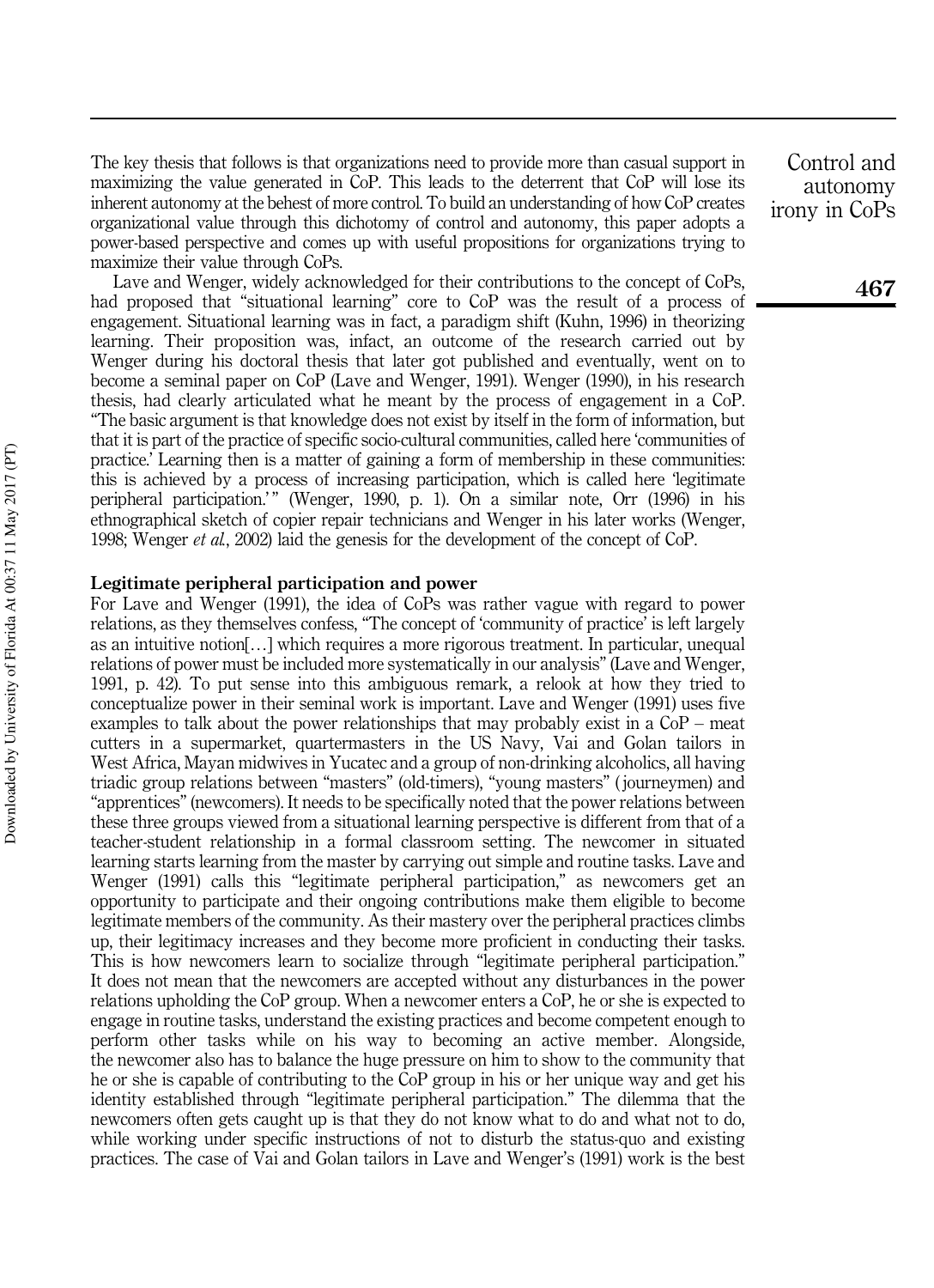illustration of this dilemma. A new tailor on his way to prove his mettle has to find unique ways to establish his identity, while competing for his products based on price and quality. At the same time, to keep his job as an apprentice to the master tailor, the new tailor cannot upset the existing practices and must strictly adhere to the norms of the community. It is quite possible that power relations can get disturbed during this process of seeking legitimate peripheral participation.

#### Notion of control

Lave and Wenger's (1991) conceptualization of CoP had similar underpinnings with the early writings of Brown and Duguid (1991), who attacked the rigid and compartmentalized structures of the traditional bureaucracy. The bureaucratic form of control was based on Weber's theory of bureaucracy that held rational-legal authority as a basis for governing activities in organizations (Walton, 2005). In a bureaucratic control system, it is accepted that the employees give away their autonomy to their superiors in exchange of pay, thus, allowing them to be directed and monitored. An effective bureaucratic system can be created by specifying the rules of behavior and then, monitoring the output. This is exactly what Ouchi and Maguire (1975) meant by the two modes of organizational control – behavior control and output control. The essential element that underlies bureaucratic control is the belief that it is possible to measure performance using these two modes of control suggested by Ouchi and Maguire (1975). The irony is that control alone cannot be the only mode for measuring performance, as explained in the following example. A highly advanced research program carried out by a group of scientists in a laboratory cannot work under fixed rules and constant monitoring of output. The bureaucratic mode of control is expected to fail in such a situation. Since the group in this context is expected to be innovative, communicate laterally and take up individual responsibility, autonomy of the group becomes crucial. Literature talks about "concertive control" best suited for such groups (Tompkins and Cheney, 1985). In organizations adopting concertive control, the control shifts from management to workers, who collaborate to develop their own ways of control. Based on a set of core values, the workers reach a negotiated consensus on the behaviors to be exhibited. The only question that remains unanswered in such delicate situations is the level of control possible in such a group. It then becomes clear that control should not emerge out of the rational rules and hierarchy in this case, but from a value-centered, concertive action of the members of the group (Soeters, 1986). The organization can exert control over such groups by carefully selecting able and committed members to the group, who would be self-motivated to achieve the group goals, in line with organizational objectives. The organization can also exert its influence on the group by rewarding those groups, which display attitudes and values that lead to organizational effectiveness. All the more, stability of membership would be an essential factor for the sustenance of such groups. The move toward forming such self-managed groups was a radical change from the authority-based hierarchical structure that had been followed in an organization (Wellins *et al.*, 1991). The self-managed teams were found to perform better than others since they exercised autonomy in their functioning (Haas, 2010). The historical account shows that autonomous organizations have worked more effectively in the past, too. Evan (1966) was one among the early scholars who brought "autonomy" into scholarly limelight through his finding that less autonomous organizations possessed greater power. Hackman and Oldham (1976) found that autonomy results in internal motivation for individuals to perform effectively on their jobs. The situations which required higher levels of control for getting good results were found to work better with low autonomy (White, 1986). The empirical support for the premise that autonomous organizations work effectively even under high levels of control has been contradicted by the findings of Darr (2003), where sales engineers were found to exist in a sphere bounded

468

JMD 36,4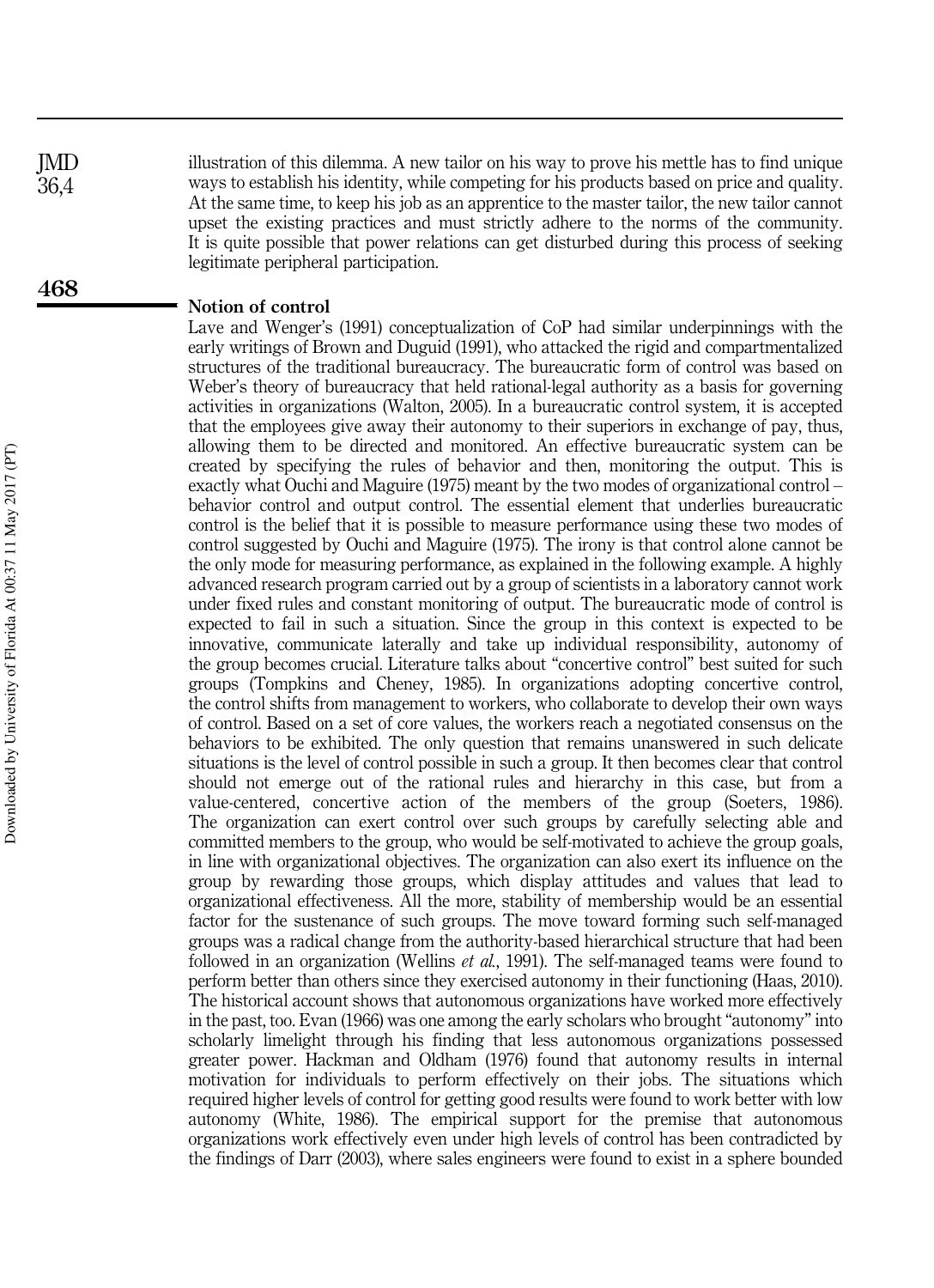by control and autonomy as conflicting organizational forces. Similar is the case with CoP, where management's direct intervention in controlling CoPs goes against the basic principles of full autonomy for CoP as envisaged by its proponents.

#### Power in CoP

CoP's have been described as tightly knit groups that have been practicing long enough to have developed into a cohesive community, having a sense of belonging, commitment and a shared identity (Lave and Wenger, 1991; Brown and Duguid, 1991; Orr, 1996). The group of people involved in a CoP could be a network of surgeons exploring novel surgical techniques, a group of engineers trying to solve similar problems, a band of musicians seeking new forms of expression or a bunch of managers helping each other to cope up with the pressures. According to Wenger *et al.* (2002), CoPs have "groups of people who share a concern, a set of problems, or a passion about a topic and who deepen their knowledge and expertise in this area by interacting on an ongoing basis" (Wenger *et al.*, 2002, p. 4). In other words, when people in groups confront problems that are outside the realm of their expertise, they are forced to negotiate their own competence with the competence of others. From a power perspective, this is similar to what Baum (1989) says, "Power is the ability of different parties to achieve something together they could not accomplish individually. This power governs a politics concerned with creating new possibilities in a world where resources may be scarce but some interests may be joined and new resources created. This is win- win politics: victory is only collective, and one party's loss defeats all" (Baum, 1989, p. 195). Negotiating thus becomes a significant part of practicing in communities. It is precisely the reason why CoPs are referred to as participatory blocks where meaning is negotiated and practices are developed (Lave and Wenger, 1991; Wenger, 1998). In Brown and Duguid's words, "the communities that we discern are, by contrast, often non-canonical and not recognized by the organization." (Brown and Duguid, 1991, p. 49). This leads us to conclude that the early view among the scholars was that CoPs were small, informal and most often invisible to the outsider.

Let us now focus on CoP and the evolution of power viewed through the lens of Wenger. Wenger (1998) discusses power in CoP with elaborate descriptions of its three unique and distinct dimensions – mutual engagement, joint enterprise and shared repertoire, which makes practice a source of cohesive power in the community. Practice exists in a community because people engage in actions within the community. In other words, membership in a community is a matter of mutual engagement. The mutual engagement depends not only on the competence of the person engaging, but also on the competence of everyone involved in the community. In Wenger's words, mutual engagement "draws on what we do and what we know, as well as on our ability to connect meaningfully to what we don't do and what we don't know" (Wenger, 1998, p. 76). Thus, mutual engagement gives power to the community and not to the individual alone. All said, it cannot be interpreted from the cohesive characteristic of practice that friendliness and harmony alone exist in communities, as Wenger (1998, p. 77) reminds us, "A community of practice is neither a haven of togetherness nor an island of intimacy insulated from political and social relations. Disagreement, challenges and competition can all be forms of participation." Wenger goes on to say "In real life, mutual relations among participants are complex mixture of power and dependence, pleasure and pain, expertise and helplessness, success and failure, amassment and deprivation, alliance and competition, ease and struggle, authority and collegiality, resistance and compliance, anger and tenderness, attraction and repugnance, fun and boredom, trust and suspicion, friendship and hatred. Communities of practice have it all." The second dimension, joint enterprise means that CoP cannot come to life when mandated by an external party or when prescribed by an individual in the community. Sometimes, a CoP may be formed to meet an outside mandate.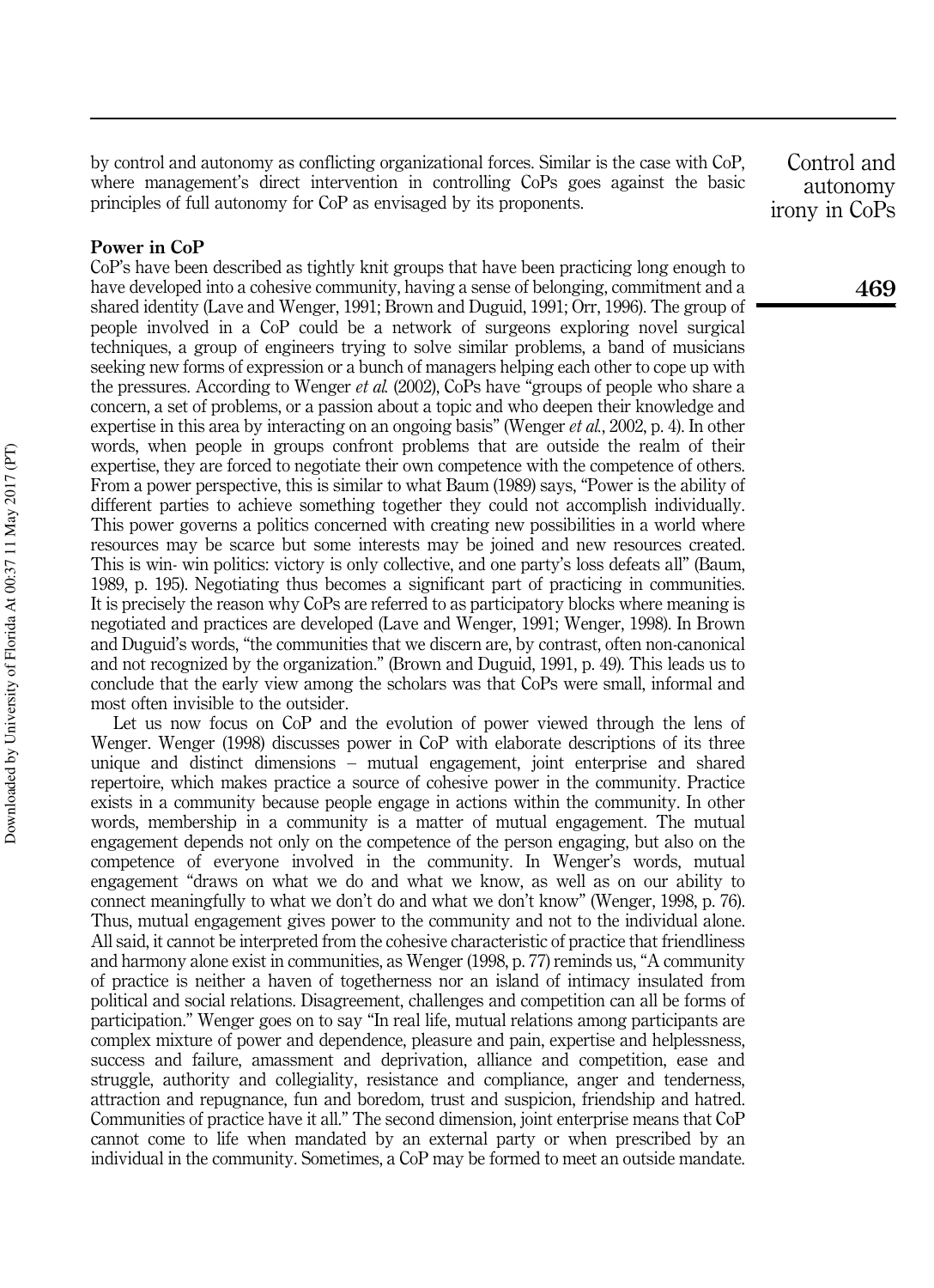But, what is significant here is that such CoPs develops practice in line with the community's response. The third dimension, shared repertoire includes routines, words, tools, stories and symbols the community has produced or adopted in course of its existence. An interesting observation that needs to be highlighted here is that changes have enveloped the concept of CoP (Cox, 2005; Roberts, 2006) particularly the distinction between the more early conceptual works (Brown and Duguid, 1991; Lave and Wenger, 1991) and the later sponsored CoP (Wenger *et al.*, 2002). Lately, there has been wide resentment that the concept of CoP has undergone a fundamental change in its notion that CoP is now more of a managerial tool for improving organization's competitiveness. The work of Thompson (2005) is a classic illustration of how rigid norms and rules introduced by management (control) could undermine the CoP's interest and creativity (autonomy). Their study talks about a forty member CoP formed in a large, information technology company, given a free hand by the management from commercial and procedural restrictions, enjoyed heavy corporate sponsorship in the form of infrastructure and culturally symbolic artifacts ( pool tables, video games, bean bags), worked in a relaxed, informal and creative work environment was successful in achieving their desired outcomes. The management tasting success of the CoP inducted 140 more members into the group, but with restrictions and compulsory formal documentation of procedures. This led to the demise of the original community of practice, as members quickly withdrew from the more formalised structure. The study of Thompson (2005) is specifically interesting because it reiterates Wenger's (1998) earlier assertion that CoPs can be supported or nurtured but cannot be controlled. One does not have go too far to verify the veracity of this assertive statement. A closer look at the works of proponent of CoP, Etienne Wenger, would be enough. In contrast to his earlier works (Lave and Wenger, 1991; Wenger, 1990), Wenger (1998) tilted his attention toward CoP in the formal organizational setting. Wenger's argument is that CoPs arise out of the need to accomplish particular tasks in the organization. "an effective organization comprises a constellation of interconnected CoPs, each dealing with specific aspects of the company's competency" (Wenger 1998, p. 127). His later works (Wenger *et al.*, 2002; Wenger and Snyder, 2000) projected CoP as a tool in the hands of top management for improving organizational competitiveness. Thus, the concept of CoP has taken a *U*-turn from Lave and Wenger's (1991) initial conceptualization and it has shed off its autonomy to make it more subservient to the direct control of top management. Wenger's later works have been criticized for being "a popularization and a simplification, but also a commodification of the idea of communities-of-practice" (Cox, 2005, p. 538). To borrow Cox's analogy, CoP has now become "a group of people working together to build a boat to anybody who is engaged in an activity related to boat building" (Cox, 2005, p. 538). It becomes an irony in itself that any view of CoP as a community with defined boundaries and established behavioral rules was completely rejected by Lave and Wenger (1991). They had clearly articulated that CoP's do not have "co-presence, a well-defined, identifiable group, or socially visible boundaries" (Lave and Wenger, 1991, p. 98). For them, participation in CoP was seen as, "an activity system about which participants share understandings concerning what they are doing and what that means for their lives and for their communities" (Lave and Wenger, 1991, p. 98). Wenger's (1998) approach toward power conceptualization was very different from Lave and Wenger (1991). There is a shift from an emanicipatory discourse to managerialist discourse of performance in his later work. Cox (2005) says this shift in participation as a vehicle for emancipation to participation targeted at improving prediction and control and thereby, performance can be seen as a strategic move toward creating a bottleneck for the autonomy of CoPs. It turns out that in lieu of informality, mutual engagement becomes the essential condition for forming CoP's. Trying best not to contradict his earlier works, Wenger (1998) clings on to informality with an alternative view that the boundaries of a CoP do not have to match the organizational

470

JMD 36,4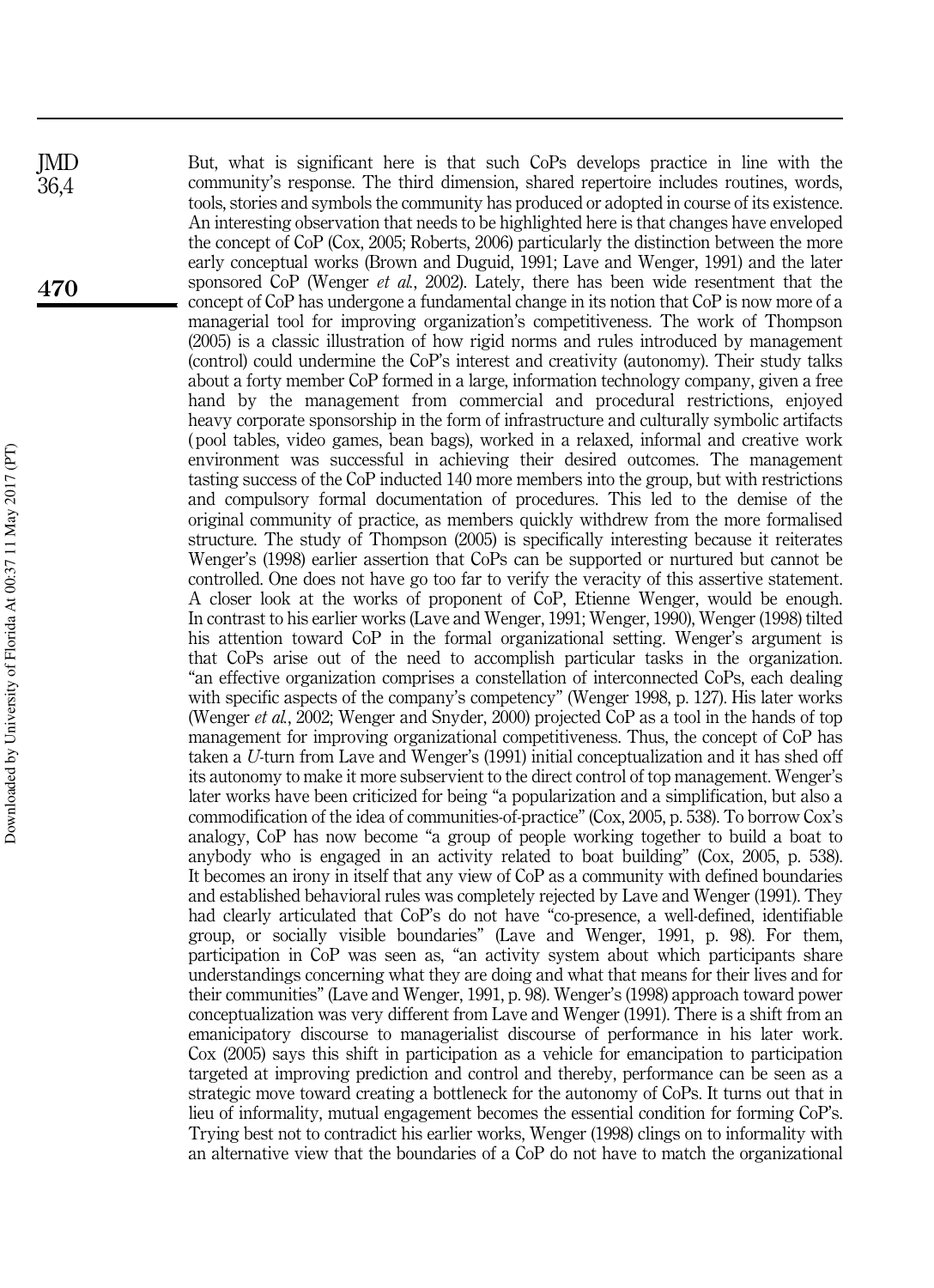boundaries since membership is not defined by such boundaries. His claim for informality of CoP does not hold much value because he indirectly supports the viewpoint that CoPs can have a formal status.

#### Duality

Wenger (1998) plays his weight on the concept of dualities in examining the forces that create and sustain CoPs. He describes duality as "a single conceptual unit that is formed by two inseparable and mutually constitutive elements whose inherent tensions and complementarity give the concept richness and dynamism" (Wenger, 1998, p. 66). He identifies four dualities that exist in a CoP: participation-reification, identification-negotiability, designed-emergent and local-global.

A close examination of "participation" and "reification" duality was undertaken by Wenger (1998) in understanding the power dynamics prevalent in CoPs. He defined "participation" as the social experience one gains by being a member in social communities. Wenger (1998) reserves the term "participation" for actors, who are members in social communities. That means his definition excludes a computer participating in a CoP, even though it may be a part of the practices and playing an active role in the community. "Reification" was described as projecting subjective meanings into the world, to perceive them as existing in the world and to agree that they have a reality of their own. An illustration for reification is "formula," which expresses in a few terms the regularity that pervades the universe. At the same time, one needs to be aware of the double edge of reification. The knowledge of the same "formula" can lead to the illusion that one fully understands the process it describes, even if, one may not. Taking excerpts from his study of claims processors, Wenger (1998) illustrates how the complimentarily of participation and reification can turn political.

Identification, according to Wenger (1998), is the process by which our belongingness becomes constitutive of our identities (e.g. nationality). Here, identity becomes the locus of social power, i.e. the power to belong and to claim a place with the legitimacy of membership. On the contrary, there is also the vulnerability of belonging to and identifying with something that contributes to our definition (identity). Wenger (1998) says that this sort of power has a coalescing as well as conflicting part attached to it. The coalescing part is that some form of consensus has to be reached within the community to be socially effective in exercising this power. The conflicting part is that the meaning of consensus is something that always remains open to negotiation. According to Wenger (1998), power in CoP, thus, has a dual structure which reflects the interplay between identification and negotiability.

Lave (1993) talks about the context of socially situated activity in situated practice. She asserts that persons and the social world of activity cannot be separated in such a situation. The dilemma that this creates is the problem of context. We start focusing more on activities and less attention paid to the relationship between person acting and the social world. Lave (1993) talks about the distinction between pre-given or designed context and emergent context. In the first one (designed), the societal power relations shape local context, whereas in the second (emergent), the context is determined by the local power relations (Lave, 1993).

To explain the fourth one, "local-global" duality, Wenger (1998) uses the notion of boundary object and brokerage. Wenger (1998) talks about boundary object as a source of power. The term "boundary object" is used to "describe objects that serve to coordinate the perspectives of various constituencies for some purposes" (Wenger, 1998, p. 106). When a boundary object serves different constituencies, each has only partial control over them. An illustration is that an author has control over what he has written, but the reader has the jurisdiction over what it means to him\her. Similarly in a CoP, boundary objects can at the same time coordinate the different constituencies, and they do so, without bridging any of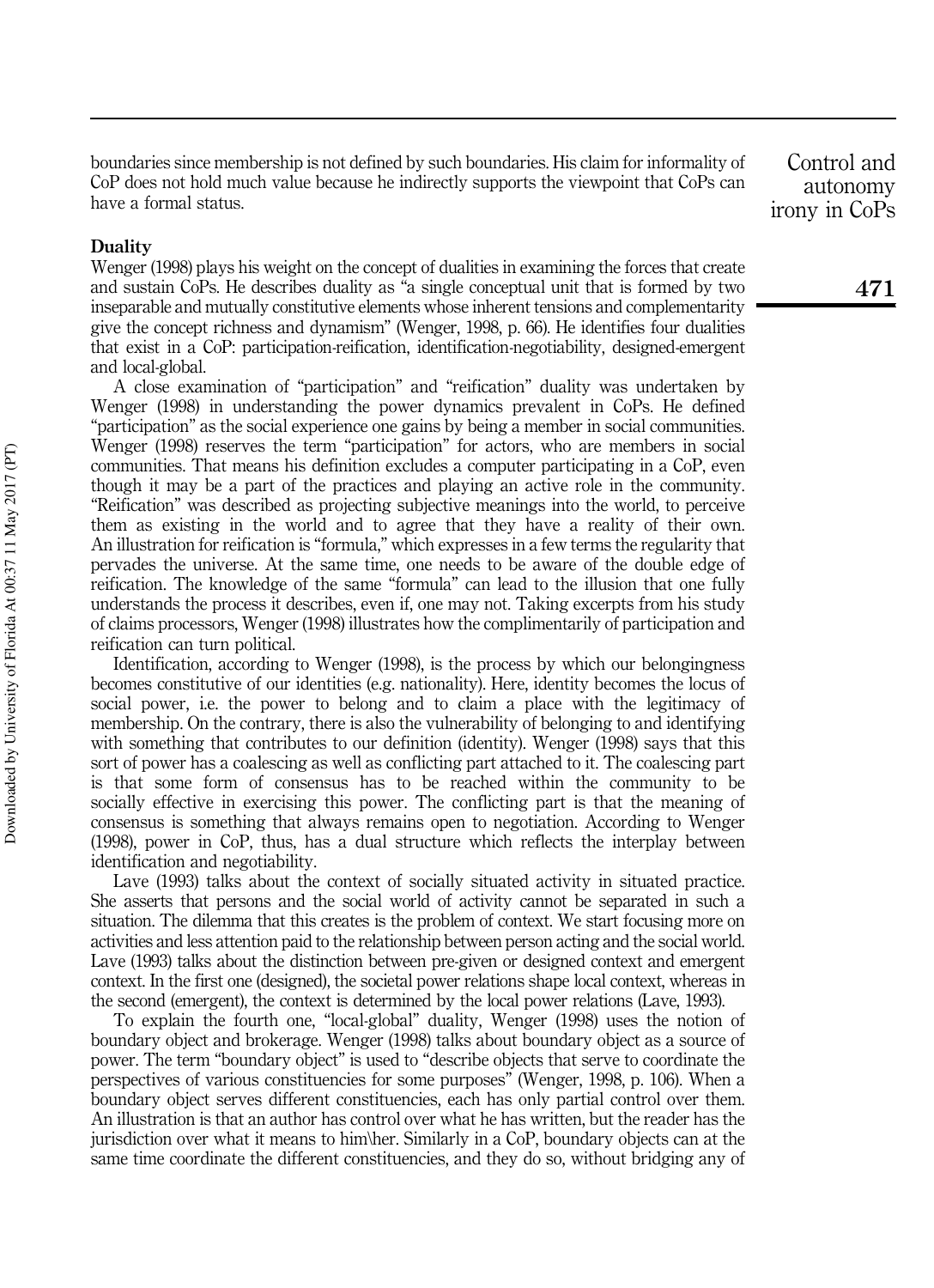the meanings or perspectives of the various constituencies. Brokering is defined by Wenger (1998) as the use of multi-membership to transfer some element of practice into another. The problem is that it often results in ambivalent relations of membership. In the case of claim processing unit described in Wenger (1998), the supervisor as broker faces the dilemma of belonging to the practices of both workers and management and to neither, at the same time. In other words, the supervisor is not a "manager" in the eyes of management and "just a glorified processor" in the eyes of claims processors. This ambivalence in membership relationship has serious consequences for the supervisor. The tendency of being pulled in to become full member and tendency of being rejected as intruder always exists for the supervisor. "Brokering therefore requires an ability to manage carefully the coexistence of membership and non-membership, yielding enough distance to bring a different perspective, but also enough legitimacy to be listened to" (Wenger, 1998, p. 110).

#### Method

We used scholarly data from multiple databases and search engines (PsycINFO, EBSCO, Google Scholar) to ensure extensive representation of the topic of CoP. As mentioned in Tranfield *et al.* (2003), the search began with the identification of keywords and search terms that were built from the scoping study, the literature and discussions within experts in the field. To include the diversity of published research, the search terms (e.g. CoP, legitimate peripheral participation, power, control, autonomy) were then developed through an iterative process that included review of seminal and emerging literature (Chaudhuri and Ghosh, 2012).

#### Research propositions

There are mainly two types of membership in CoPs – open membership and closed membership (Wenger and Snyder, 2000). Open membership means anyone in the organization who has genuine interest in the CoP's is free to enroll as a member. As Dubé *et al.* (2006) says, membership in CoP is more of a self-selection process because the members evaluate their benefits accruable through participation in CoP's. The second type, closed membership admits people who meet certain predetermined criteria. The powerlessness of CoP starts creeping in when the enrollment in a CoP is strongly encouraged by the management than the members' own motivation to join (Lank *et al.*, 2008). In such a situation, the members have no other option than to toe in with the management's interests. The members cannot act in a state of refusal when there is a call to participate in a CoP from the management. The coercive power of the management would be at display while inducting members into such CoPs. The pressure tactics employed by the management to force someone to become a member of CoP is often underplayed to retain the informal aspects of CoP. There is no second thought that such CoPs will be strongly aligned to the strategic interests of the management (e.g. increased performance or cost reduction). Research has shown that CoPs are sometimes amenable to manipulation and some scholars even recommend forming CoPs to suit the best interests of the management (Probst and Borzillo, 2008). The intervention of the management as a coercive partner can ultimately lead to the demise of CoP as members lose interest when their autonomy is completely withdrawn. If the management is bent upon converting the CoP into a formal organizational unit like a project team, CoP members may decline to be a part of such CoPs. The power given by the management to the CoP members to make decisions regarding who should be members, what should be their objectives, what are the deliverables expected of the CoP group, etc. is what thrives CoP. If there is a deliberate attempt to quash such powers, it would lead to the sad demise of CoP. We cannot rule out the possibility that a CoP that faces excessive control from the management might remove itself from the organizational radar

472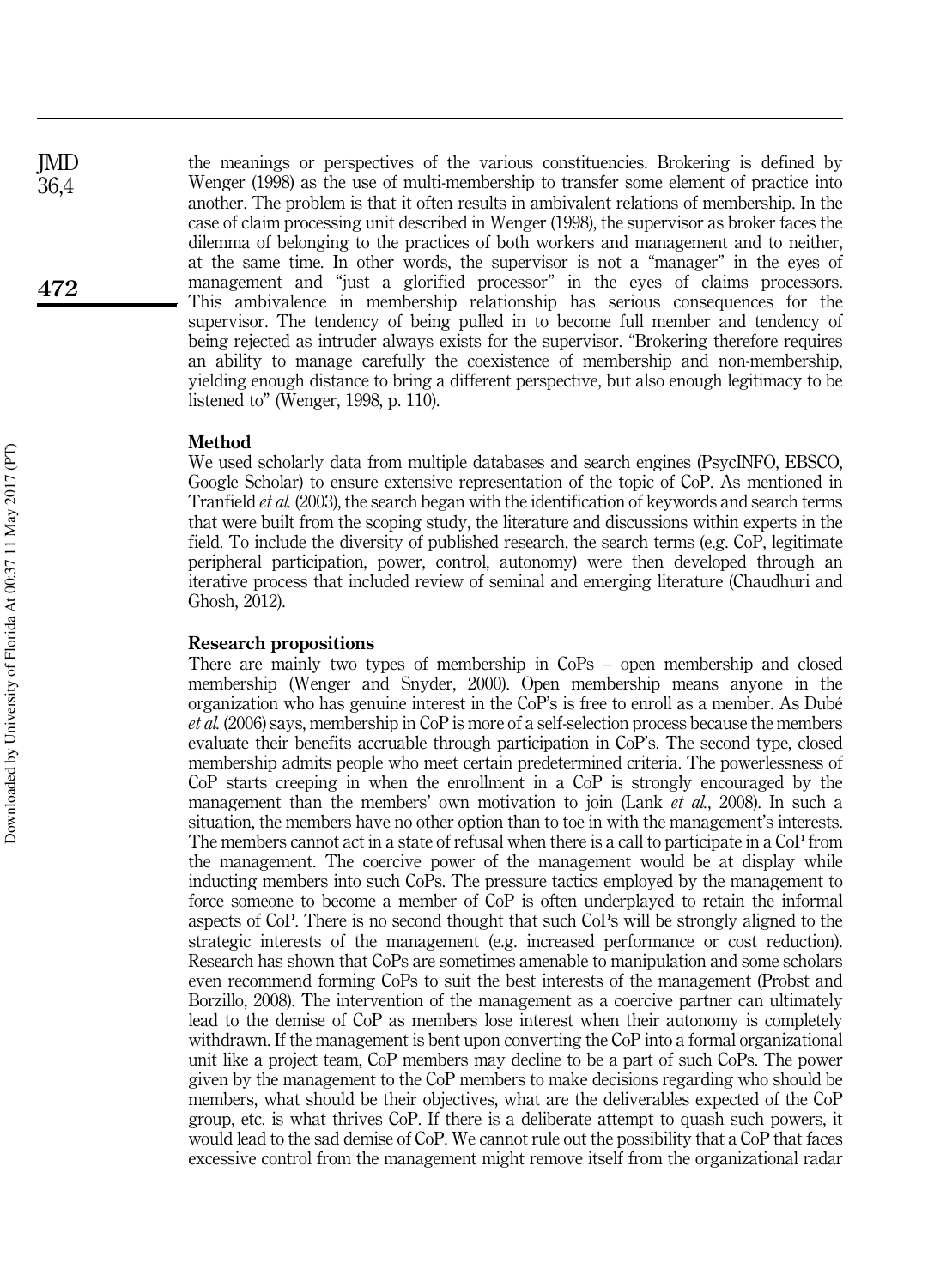and exist independently (offsite or outside working hours) to preserve its independence. Gongla and Rizzuto (2004) narrate the story of such CoPs which disappeared for more than six years at IBM Global Services. Thus it is suggested that increasing role of management in coercing its employees to formalize the functioning of CoP would eventually contribute to its winding up:

*P1.* The coercive power used by management to control the CoP would be negatively associated with the group's motivation to participate and result in the demise or disappearance of CoP from formal organizational setting.

Now let us look at the leadership roles in a CoP. The most active one is the "core group." It consists of small group of members, constituting about 10-15 percent of CoP members. The core group has members who are highly knowledgeable, experienced and regarded as super subject matter experts. They play a crucial role in creating and sustaining CoPs. The active members, who are regular in CoP activities but not as active as core group members, form 15-20 percent of CoP members. The peripheral members rarely participate and mostly concentrate on practice development tasks (Wenger *et al.*, 2002). The peripheral members should gain legitimate peripherality before they become active or core group members. The peripheral members' participatory legitimization is vested with the core group, who turn out to be the controlling nodes of the CoP group. Lave and Wenger (1991) views "legitimate peripherality" as "a complex notion implicated in social structures involving relations of power […] can be a source of power or powerlessness, in affording or preventing articulation and interchange among communities of practice" (Lave and Wenger, 1991, p. 36). This means that the legitimate peripheral participation is a source of power for the core group to allow or hinder access to or continuing membership in a CoP. The implication for this is that it becomes extremely difficult for an organizational member to become a member of CoP and start learning a practice, if power relations deny him or her access to the community. Lave and Wenger (1991) writes, "Hegemony over resources for learning and alienation from full participation are inherent in the shaping of the legitimacy and peripherality of participation in its historical realizations" (Lave and Wenger, 1991, p. 42). Questions and conflicts arise when peripheral members gain expertise over the core group members. When the members move from the periphery to the core without legitimacy from core group members, the internal structure becomes unstable that may result in realignment or dissolution of CoPs. The boundaries would then have to be opened for negotiation and reconfiguration:

*P2.* The core group's expert power is negatively associated with the peripheral members participation, thus restricting the peripheral member's entry to active or core group.

Now let us focus our attention on how sponsorship influences the control-autonomy irony in a CoP. An increasing number of studies have deplored the role of management in constructing and supporting CoPs (Contu and Willmott, 2000). The argument in favor of denouncing such a move is valid because the CoPs started as spontaneous, self-organizing and fluid processes that cannot be established by management (Brown and Duguid, 1991; Lave and Wenger, 1991; Orr, 1996). A number of CoP's now have senior executives as "sponsors" who initiate CoPs, decide their objectives, organize funding and continuously monitor whether the CoPs realize their full potential (Wenger and Snyder, 2000). Research has also shown that sponsors now take lead role in identifying members for forming CoPs. The sponsor then strongly persuade these members to set up CoPs.

The sponsorship can act as a controlling agent for CoP through its mantle to decide funding for CoPs and by imposing governance mechanisms. Anand *et al.* (2007) and Chua (2006) strongly assert that management support in terms of funding and access to resources is critical to sustaining CoPs. Among the "Ten Commandments" formulated by Probst and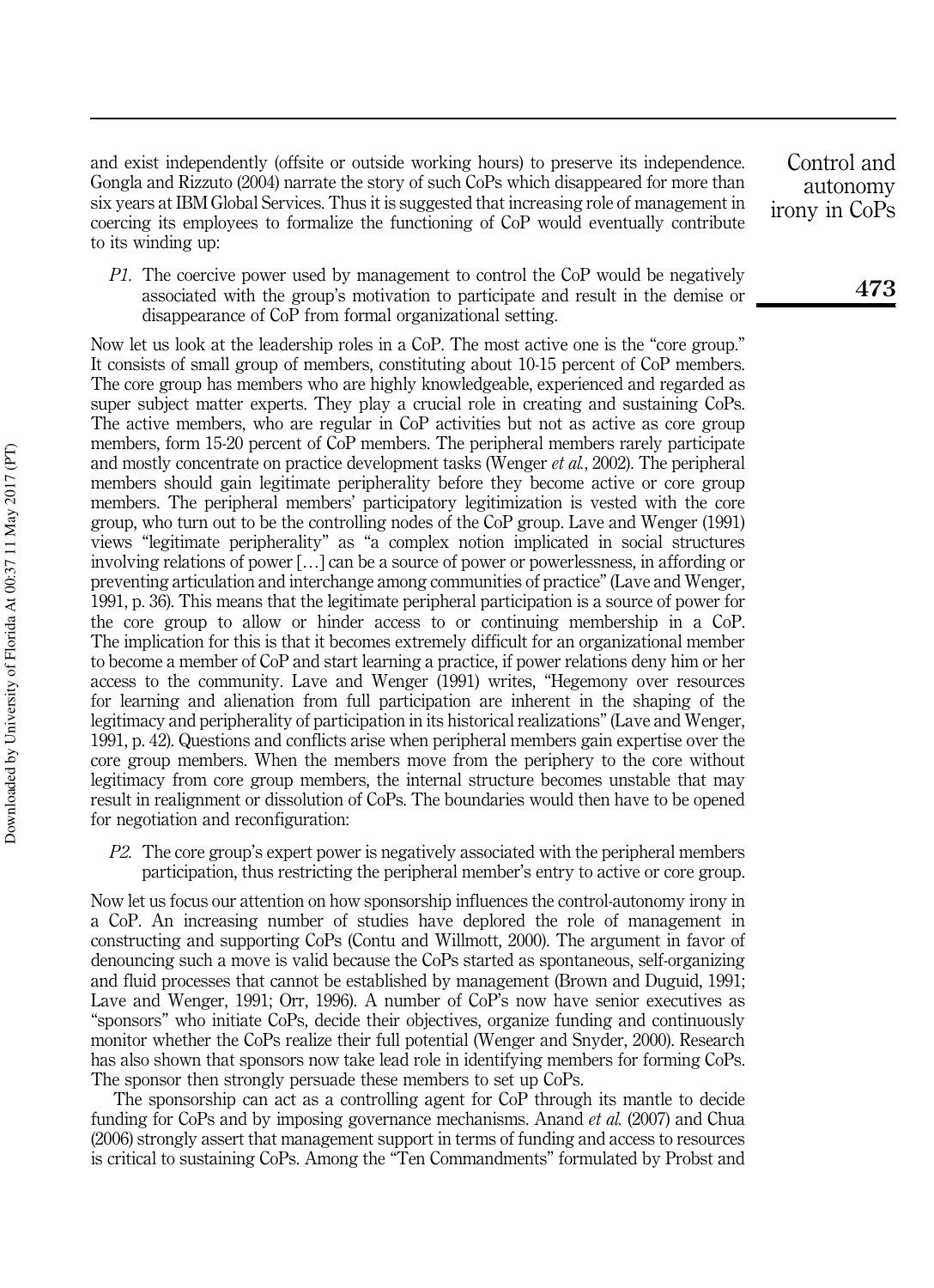Borzillo (2008) for success of CoPs, the formation of a governance committee led by sponsor and CoP leader emphasizes the need for relinquishing autonomy for sponsorship. The purpose of the governance committee is to regularly assess whether the CoPs make strategic sense to the organization and to request the top management for funding:

*P3.* The top-down approach with direct interventions of sponsor is negatively associated with CoPs formed through voluntary participation and shared expertise.

Probst and Borzillo (2008) in their study, found that clearly defined strategic objectives would be a key success factor for CoP. Borzillo *et al.* (2008) narrate the story of a CoP leader at Daimler for stressing the importance of objectives for a CoP. "Too much leadership and pressure to pursue objectives could destroy the member's spontaneity and creativity. On the other hand, weak leadership and vague objectives could increase the risk of members becoming sluggish" (Borzillo *et al.*, 2008, p. 8). This points to the fact that when the set objectives are too precise, members may start acting mechanically and experiment with lesser new ideas. Setting qualitative objectives becomes a control mode for the COP's to function more effectively and the same gets echoed in Gibson and Meacheam (2009) words when they say that the good fit between objectives of the organization and focus of CoP would lead to its success:

*P4.* Setting clear and measurable objectives helps increase the member's dedication to achieve the set goals with reduced autonomy.

#### Research and practical implications

The paper shows that CoPs can be formed intentionally, which is contrary to the common view that they emerge naturally. This seriously limits the autonomy envisaged by the early proponents of CoP, who believed that closely knit informal groups would enhance situational learning. The control exerted by the management has come to such a level that it becomes difficult to differentiate between CoP and a project team. The sponsorship provided by management in the form of resources, funding and personnel ensures that CoP toe the line.

The lack of empirical studies in CoP literature may be seen as a deterrent for making any generalized conclusions. But the fact is "control" and "autonomy" can only be understood through more case-based qualitative studies. Hence the arguments and propositions put forward in this paper need to be seen from this perspective.

#### *Managerial implications*

For managers, this study elucidates the fact that CoPs can deliver real performance benefits to organizations and henceforth, should be actively encouraged. Importantly, as some of the critics say, CoPs cannot be dismissed as just another management "fad" (Gibson and Tesone, 2001). The benefits accrued by CoPs last longer, and by formally integrating and actively managing the CoPs within organizations, managers can get better influence the way in which an organization functions and operates.

#### Future research

Though there have been critiques on the pioneering work of Lave and Wenger (1991) and Wenger (1998), the existence of CoPs in organizations and the benefits attached to it has never been called to question. However, it is equally disappointing that few have dared to test the theory behind CoP through ardent ethnographical studies and across organizations (Bechky, 2006). Future studies should focus on research that can rigorously test, validate and suggest modifications of existing frameworks on Wenger (1998) or propose new frameworks.

474

JMD 36,4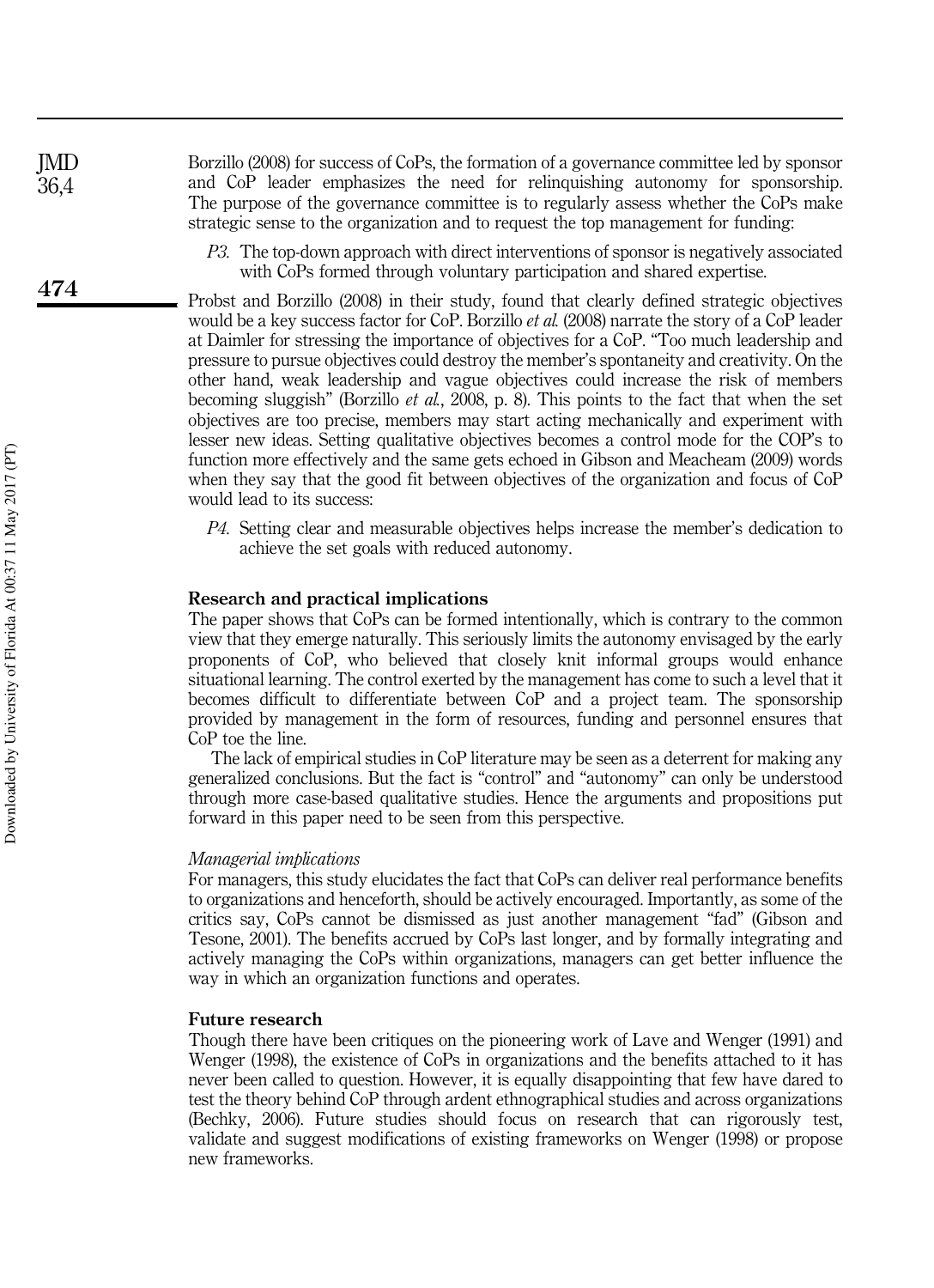As we have described in our paper, CoP maintains its relevance and significance when it addresses specific organizational needs. We call upon future researchers to test the propositions that we have developed in this study, so that some of the critical factors associated with CoP can be better understood and addressed.

#### Conclusion

We have found that power in a CoP has undergone tremendous changes from the time when it was introduced by Lave and Wenger (1991). When it started as a self-organized group, control exerted was null and void, as the members were given freedom to pursue their interests. Now, CoPs are moving closer toward bureaucratic form of control with setting up of governance committees. There is a general feeling that the word "autonomy" is a misnomer for CoP today. The power that once rested with the CoP group has been taken over by management in the form of sponsorship, goal congruency, etc. What appears as powerful in a CoP today is the sponsor and the CoP has ceased to exist as they used to be. It might still be difficult to locate the basis of power in a CoP, but undercurrents suggest that they have strong affinity for managements' interests. We end with a contradictory (yet supportive of our arguments) quote by Wenger (1998) that says, "The power – benevolent or malevolent – that institutions, prescriptions or individuals have over the practice of a community is always mediated by the community's production of its practice. External forces have no direct power over this production, because in the last analysis (i.e. in the doing through mutual engagement in practice), it is the community that negotiates its enterprise" (Wenger 1998, p. 80). An attempt has been made in this paper to understand CoP from a power perspective. Though this paper does not make a claim that it is a comprehensive analysis, but it does capture the basic tenets of power inherent in organizational CoP.

#### References

- Anand, N., Gardner, H.K. and Morris, T. (2007), "Knowledge-based innovation: emergence and embedding of new practice areas in management consulting firms", *Academy of Management Journal*, Vol. 50 No. 2, pp. 406-428.
- Baum, H.S. (1989), "Organizational politics against organizational culture: a psychoanalytic perspective", *Human Resource Management*, Vol. 28 No. 1, pp. 191-206.
- Bechky, B.A. (2006), "Talking about machines, thick description, and knowledge work", *Organization Studies*, Vol. 27 No. 12, pp. 1757-1768.
- Borzillo, S., Probst, G. and Raisch, S. (2008), "The governance paradox: balancing autonomy and control in managing communities of practice", Academy of Management Annual Meeting, Anaheim, CA, September 12.
- Brown, J.S. and Duguid, P. (1991), "Organizational learning and communities-of-practice: toward a unified view of working, learning and innovation", *Organization Science*, Vol. 2 No. 1, pp. 40-57.
- Chaudhuri, S. and Ghosh, R. (2012), "Reverse mentoring a social exchange tool for keeping the boomers engaged and millennials committed", *Human Resource Development Review*, Vol. 11 No. 1, pp. 55-76.
- Chua, A.K. (2006), "The rise and fall of a community of practice: a descriptive case study", *Knowledge and Process Management*, Vol. 13 No. 2, pp. 120-128.
- Contu, A. and Willmott, H. (2000), "Comment on Wenger and Yanow Knowing in practice: a 'delicate flower' in the organizational learning field", *Organization*, Vol. 7 No. 7, pp. 269-276.
- Cordery, J.L., Cripps, E., Gibson, C.B., Soo, C., Kirkman, B.L. and Mathieu, J.E. (2014), "The operational impact of organizational communities of practice a bayesian approach to analyzing organizational change", *Journal of Management*, Vol. 41 No. 2, pp. 644-664.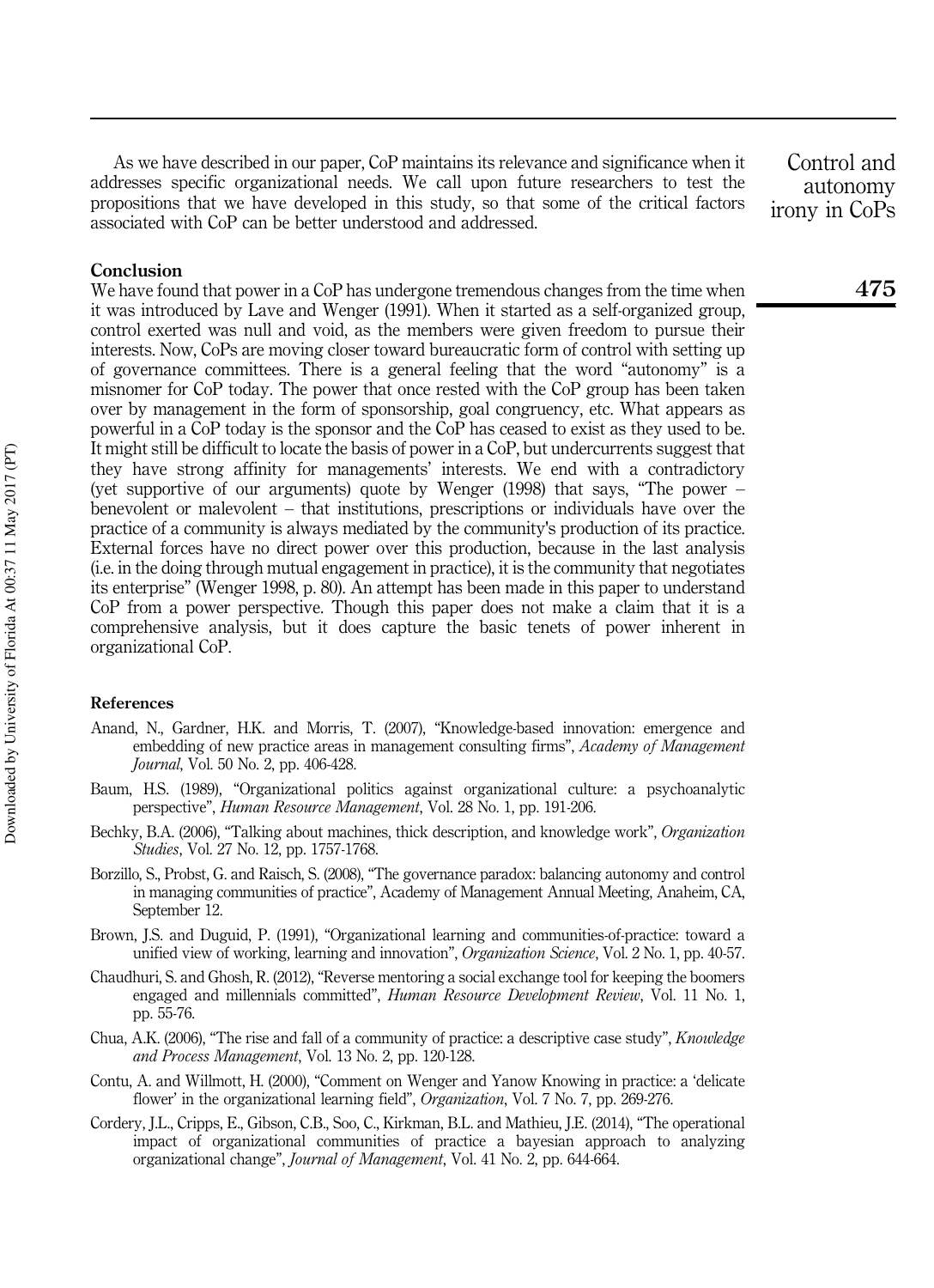| JMD<br>36,4 | Cox, A.M. (2005), "What are communities of practice? A comparative review of four seminal works",<br><i>Journal of Information Science, Vol. 31 No. 6, pp. 527-540.</i>                                                                                                      |
|-------------|------------------------------------------------------------------------------------------------------------------------------------------------------------------------------------------------------------------------------------------------------------------------------|
|             | Darr, A. (2003), "Control and autonomy among knowledge workers in sales: an employee perspective",<br><i>Employee Relations, Vol. 25 No. 1, pp. 31-41.</i>                                                                                                                   |
|             | Drucker, P.F. (1995), Managing in a Time of Great Change, Penguin, New York, NY.                                                                                                                                                                                             |
| 476         | Dubé, L., Bourhis, A. and Jacob, R. (2006), "Towards a typology of virtual communities of practice",<br>Interdisciplinary Journal of Information, Knowledge, and Management, Vol. 1, pp. 69-93,<br>available at: www.ijikm.org/Volume1/IJIKMv1p069-093Dube.pdf               |
|             | Evan, W.M. (1966), "Organizational lag", <i>Human Organizations</i> , Vol. 25 No. 1, pp. 51-53.                                                                                                                                                                              |
|             | Gibson, J. and Meacheam, D. (2009), "The individual and organizational commitments needed for a<br>successful diabetes care community of practice", Health Services Management Research, Vol. 22<br>No. 3, pp. 122-128.                                                      |
|             | Gibson, J.W. and Tesone, D.V. (2001), "Management fads: emergence, evolution, and implications for<br>managers", <i>The Academy of Management Executive</i> , Vol. 15 No. 4, pp. 122-133.                                                                                    |
|             | Gongla, P. and Rizzuto, C.R. (2004), "Where did that community go? Communities of practice that<br>"disappear", in Hildreth, P. and Kimble, C. (Eds), Knowledge Networks: Innovation Through<br><i>Communities of Practice</i> , Idea Group Publishing, London, pp. 295-307. |
|             | Haas, M.R. (2010), "The double-edged swords of autonomy and external knowledge: analyzing team<br>effectiveness in a multinational organization", Academy of Management Journal, Vol. 53 No. 5,<br>pp. 989-1008.                                                             |
|             | Hackman, J.R. and Oldham, G.R. (1976), "Motivation through the design of work: test of a theory",<br>Organizational Behavior and Human Performance, Vol. 16 No. 2, pp. 250-279.                                                                                              |
|             | Hughes, J., Jewson, N. and Unwin, L. (Eds), (2013), Communities of Practice: Critical Perspectives,<br>Routledge, London.                                                                                                                                                    |
|             | Kuhn, T.S. (1996), The Structure of Scientific Revolutions, 3rd ed., University of Chicago Press,<br>Chicago, IL.                                                                                                                                                            |
|             | Lank, E., Randell-Kahn, J., Rosenbaum, S. and Tate, O. (2008), "Herding cats: choosing a governance<br>structure for your communities of practice", Journal of Change Management, Vol. 8 No. 8,<br>pp. 101-109.                                                              |
|             | Lave, J. (1993), "The practice of learning", in Chaiklin, S. and Lave, J. (Eds), Understanding Practice,<br>Cambridge University Press, New York, NY, pp. 3-32.                                                                                                              |
|             | Lave, J. and Wenger, E. (1991), Situated Learning: Legitimate Peripheral Participation, Cambridge<br>University Press, Cambridge, MA.                                                                                                                                        |
|             | Lesser, E.L. and Storck, J. (2001), "Communities of practice and organizational performance",<br>IBM Systems Journal, Vol. 40 No. 4, p. 831.                                                                                                                                 |
|             | Orr, J.E. (1996), Talking About Machines: An Ethnography of a Modern Job, Cornell University Press,<br>Ithaca, NY.                                                                                                                                                           |
|             | Ouchi, W.G. and Maguire, M.A. (1975), "Organizational control: two functions", Administrative Science<br>Quarterly, Vol. 20 No. 1, pp. 559-569.                                                                                                                              |
|             | Probst, G.B. and Borzillo, S. (2008), "Why communities of practice succeed and why they fail",<br>European Management Journal, Vol. 26 No. 1, pp. 335-347.                                                                                                                   |
|             | Roberts, J. (2006), "Limits to communities of practice", <i>Journal of Management Studies</i> , Vol. 43 No. 3,<br>pp. 623-639.                                                                                                                                               |
|             | Saint-Onge, H. and Wallace, D. (2012), Leveraging Communities of Practice for Strategic Advantage,<br>Routledge, Boston, MA.                                                                                                                                                 |
|             | Soeters, J.L. (1986), "Excellent companies as social movements", Journal of Management Studies, Vol. 23<br>No. 1, pp. 299-312.                                                                                                                                               |
|             | Thompson, M. (2005), "Structural and epistemic parameters in communities of practice", Organization                                                                                                                                                                          |

*Science*, Vol. 16 No. 2, pp. 151-164.